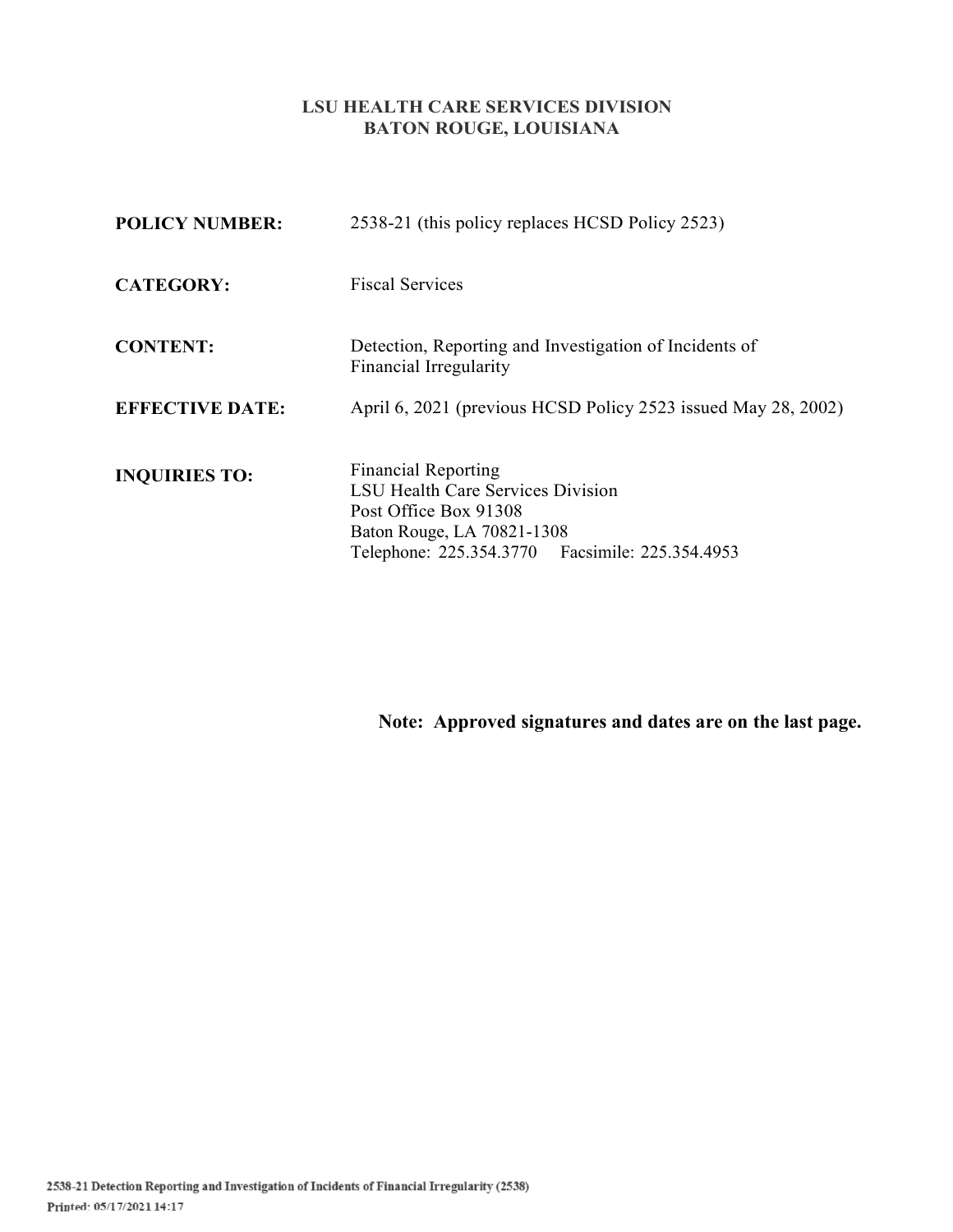## **LSU HEALTH CARE SERVICES DIVISION POLICY FOR Detection, Reporting and Investigation of Incidents of Financial Irregularity**

## **I. INTRODUCTION AND SCOPE**:

LSU Presidential Memorandum-76 (PM-76) is the authoritative basis for this policy.

This policy, and the duties and responsibilities provided in it, are applicable to the Louisiana State University Health Care Services Division (HCSD) and to all employees during the course of their association with HCSD.

**Note:** Any reference herein to HCSD also applies and pertains to Lallie Kemp Medical Center (LKMC).

This policy addresses the detection, reporting and investigation of known or suspected financial irregularities, as defined herein. HCSD will not tolerate or condone any acts or omissions that constitute a financial irregularity whether or not such act or omission results in an economic loss to HCSD. This policy does not affect any existing policy or procedure providing for disciplinary action that may be initiated involving an employee arising out of or connected with conduct that constitutes a financial irregularity. Similarly, this policy does not affect any existing policy or procedure for the reporting, investigation or disposition of conduct that does not constitute a financial irregularity. Employees must not tolerate or condone fraudulent or dishonest acts such as those discussed in this policy.

### **II. PURPOSE:**

This policy fixes responsibility for reporting and investigation of incidents of financial irregularities. It provides for the authority and responsibility of the LSU Office of Internal Audit to promptly conduct investigations of reported incidents of financial irregularity and to report the results of such investigation internally and to outside agencies as required by law.

## **III. MANAGEMENT RESPONSIBILITIES**:

Management throughout HCSD is responsible for the prevention and detection of financial irregularities and for ensuring that proper internal controls are in place to reduce the risk of such conduct. Similarly, management employees are responsible for reporting acts of known or suspected financial irregularities that become known to them and are authorized to take such action, in the course and scope of their duties, to prevent further loss to HCSD or to mitigate such loss as may have occurred.

### **IV. FINANCIAL IRREGULARITY DEFINED:**

For purposes of this policy, a financial irregularity includes, but is not limited to the following as they relate to HCSD facilities, property and financial resources: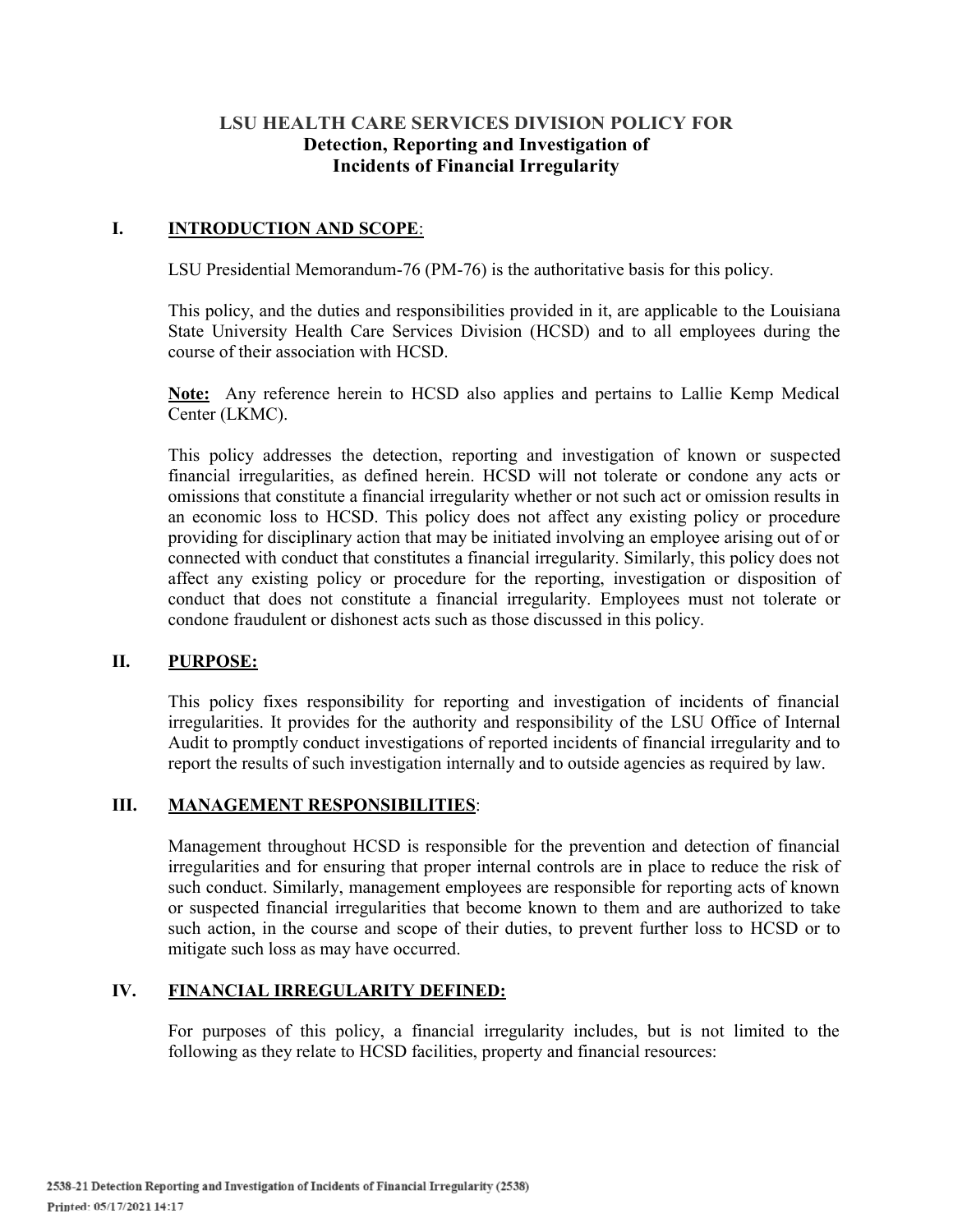- A. Misappropriation or misapplication of funds or other property (tangible and intellectual) belonging to HCSD;
- B. Alteration or other unauthorized modification or forgery of official documents or records to include time sheets, travel vouchers, purchase orders, checks, academic records, or other similar documents;
- C. Misuse for personal or other inappropriate purposes of any property or asset of HCSD;
- D. False claims of any kind or nature relating to financial matters; **(See NOTE Below\*)**
- E. Identity theft;
- F. Accepting or seeking anything of value when such conduct is prohibited by law;
- G. Accepting or authorizing compensation for work not performed or engaging in conduct that constitutes a financial conflict of interest;
- H. Any other fraud or deceptive practice involving financial matters;
- I. Other intentional acts or omissions of a similar nature that violate HCSD policy, procedure, or law regarding financial matters.

**\*NOTE:** False Patient Billing Claims will be audited/reviewed by HCSD Compliance as subject matter experts in patient billing. Additional agencies, such as the payer, shall be notified in accordance with HCSD Compliance policies. The HCSD Compliance hotline for reporting False Patient Billing Claims is **800.735.1185**.

## **V. DETECTION AND REPORTING OF FINANCIAL IRREGULARITIES:**

#### **A. Routine or Regular Audit Process**

Should the Internal Auditor detect any financial irregularity during the conduct of a routine or regular audit of any HCSD activity, he/she shall make such further inquiry as may be required by applicable standards for the conduct of such audit and include in the report of such audit his/her findings together with any recommendation for corrective or remedial action designed to preclude such financial irregularity in the future.

#### **B. Reporting Suspected Financial Irregularities**

All HCSD employees have an affirmative duty to report any known or suspected incidents of financial irregularities. For purposes of this policy, a duty to report arises when a reasonable person in possession of facts concerning a possible incident of financial irregularity would conclude that a violation of this policy has occurred. The reporting individual should not attempt to personally conduct investigations or interviews in order to determine whether or not a suspected activity is improper.

Reports of financial irregularities may be made in any of the following ways:

- 1. Report to immediate supervisor or superior within the affected activity or unit;
- 2. Notification to the LSU Office of lnternal Audit; or
- 3. Notification to the HCSD Chief Operations Officer
- 4. Telephone call (855-561-4099) or internet report www.lsu.ethicspoint.com to the LSU Ethics and Integrity Hotline which communication may be anonymous

When the report is not anonymous, the reporter may request that that his/her identity be held confidential and this will be done to the extent possible and allowed by law.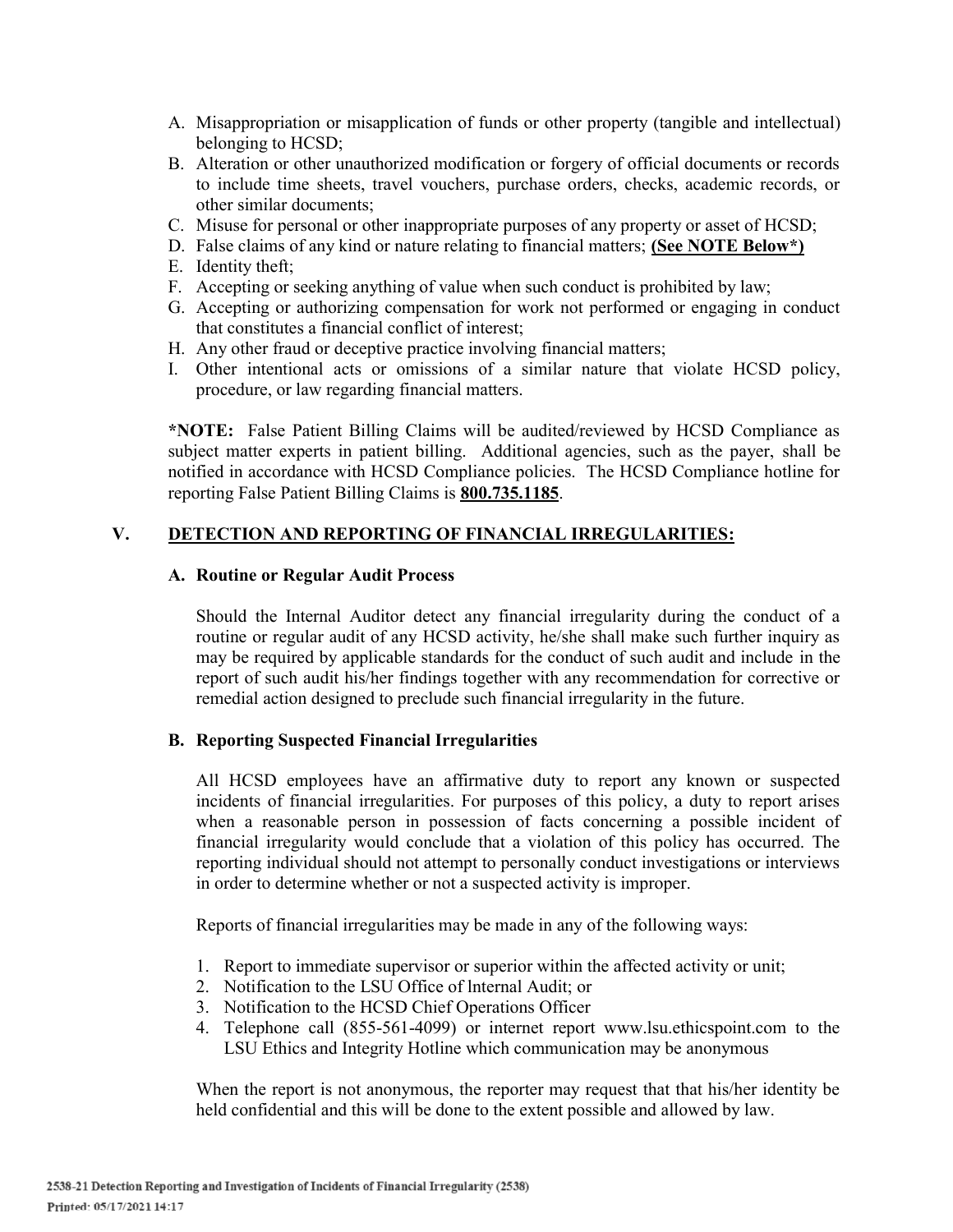A supervisor, designated officer, or other employee receiving a report of a financial irregularity shall immediately notify the LSU Office of lnternal Audit of the report.

A knowing failure to report an incident that is covered by this policy is, in itself, a violation and may subject the violator to appropriate disciplinary action.

#### **C. Responsibility of the LSU Office of Internal Audit**

The Office of Internal Audit ("the auditor") shall have responsibility to respond to and investigate reports of financial irregularity from whatever source. The auditor shall acknowledge every report of financial irregularity in a timely manner, but within no more than three business days. The auditor shall also notify the head of the affected HCSD entity or his/her designee of the initiation of an investigation. In the event that the auditor determines that the potential loss to HCSD may exceed the sum of \$50,000, or the irregularity is deemed to be of a high profile nature, he/she shall immediately report such determination to the Vice President for Finance and Administration/CFO, to the General Counsel, to University Relations, and to the head of the affected HCSD entity or his/her designee notwithstanding that the investigation has not been completed.

The auditor shall preserve all documents, records, tangible items, statements or other things that might constitute evidence of a crime or may be of value in any administrative or judicial proceeding, shall preserve the chain of custody and shall safe-keep all such items pending the final disposition of the investigative findings.

Upon completion of an investigation, the auditor shall provide a draft of the written report which shall include any relevant findings of fact and recommendations for corrective action (if any) to the head of the affected HCSD entity and provide an opportunity for the HCSD entity head to respond in writing. The response shall not be unreasonably delayed.

Upon receipt of the HCSD entity head's response, the auditor shall prepare and submit the final report to the Vice President for Finance and Administration/CFO and to the General Counsel. A copy of such report shall be provided to the President and Chancellor, the head of the affected HCSD entity or his/her designee. A copy of the report may also be provided to the LSU Board of Supervisors Audit Committee. In accordance with R.S. 24:523, following consultation with the head of the affected HCSD entity or his/her designee, the auditor shall report all instances of misappropriation of funds to the Louisiana Legislative Auditor and the District Attorney for the parish in which the financial irregularity occurred on behalf of the President and Chancellor. The auditor will also provide to the Legislative Auditor and/or District Attorney a copy of any other report of an investigation required by law to be so reported. The auditor shall cooperate with the Legislative Auditor or District Attorney with respect to any proceedings initiated by those offices.

In the event the misappropriation also constitutes an apparent violation of the Louisiana Ethics Code, following consultation with the head of the affected HCSD entity or his/her designee, the auditor shall report the apparent violation to the Ethics Board on behalf of the President and Chancellor in accordance with R.S. 42:1161.A.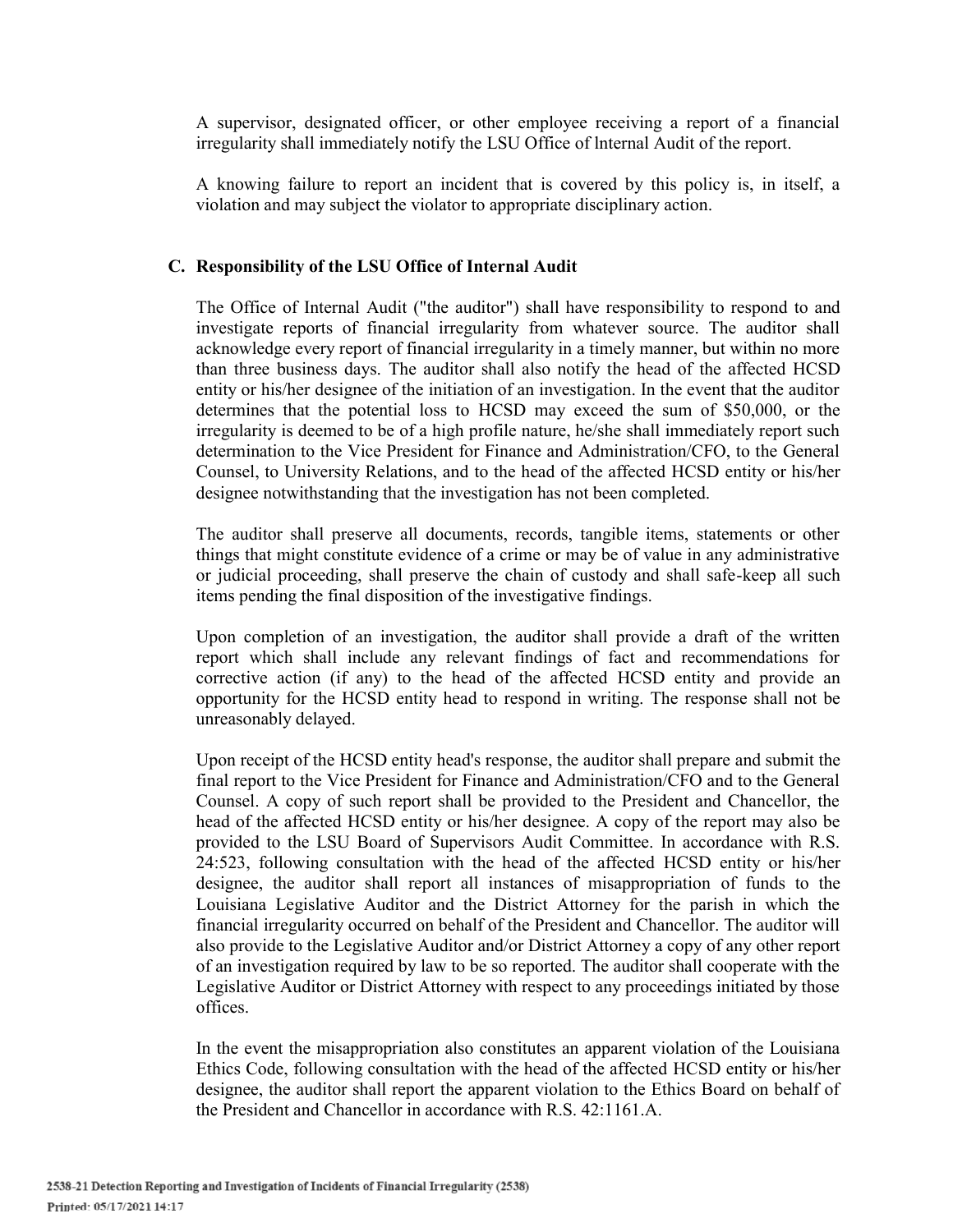Nothing in this policy shall prohibit or restrict the auditor from requesting the assistance of an appropriate law enforcement agency or other agency or organization in connection with any investigation provided, however, that the auditor shall first receive concurrence with the proposed involvement of any law enforcement agency or other agency from the Vice President for Finance and Administration/CFO, the head of the affected HCSD entity or his/her designee and the General Counsel.

The auditor may assemble an investigative team the makeup of which will be based on the nature of the reported financial irregularity and may include officers or other employees of the affected entity. The auditor may also refer for investigation to an officer designated by the head of the affected HCSD entity those matters that in the auditor's determination may be most appropriately addressed by the entity. In the case of a matter referred by the auditor to the affected entity, the results of the investigation will be reported to the auditor in writing within an agreed upon timeframe.

Nothing in this policy will require the auditor to compromise the investigation by providing pertinent information to a subject of the investigation.

## **VI. GENERAL COUNSEL:**

The LSU Office of General Counsel shall provide legal advice to the auditor in the conduct of any audit governed by this policy and with regard to the scope and applicability of this policy to any reported act or omission.

### **VII. DUTY TO COOPERATE:**

All employees shall fully cooperate with the LSU Office of Internal Audit during the performance of an investigation. Such cooperation may include, but not be limited to, participation in interviews, providing relevant documents, compiling of necessary documentation and/or data, and otherwise responding to inquiries pursuant to any investigation conducted in accordance with this policy. Any employee who refuses to comply with this policy may be disciplined.

### **VIII. PROTECTION FROM REPRISAL/CONFIDENTIALITY:**

Nothing in this policy affects the protections provided by state or federal law that may be afforded to any HCSD Employee who reports an act of known or suspected financial irregularity.

Reprisal or retaliation of any kind against a person who reports a financial irregularity will not be tolerated. R.S. 42:1169-Freedom from Reprisal for Disclosure of lmproper Acts provides whistleblower protection for Louisiana public employees.

## **IX. EFFECTIVE DATE:**

This policy and subsequent revisions shall become effective upon signature of the HCSD Chief Operations Officer.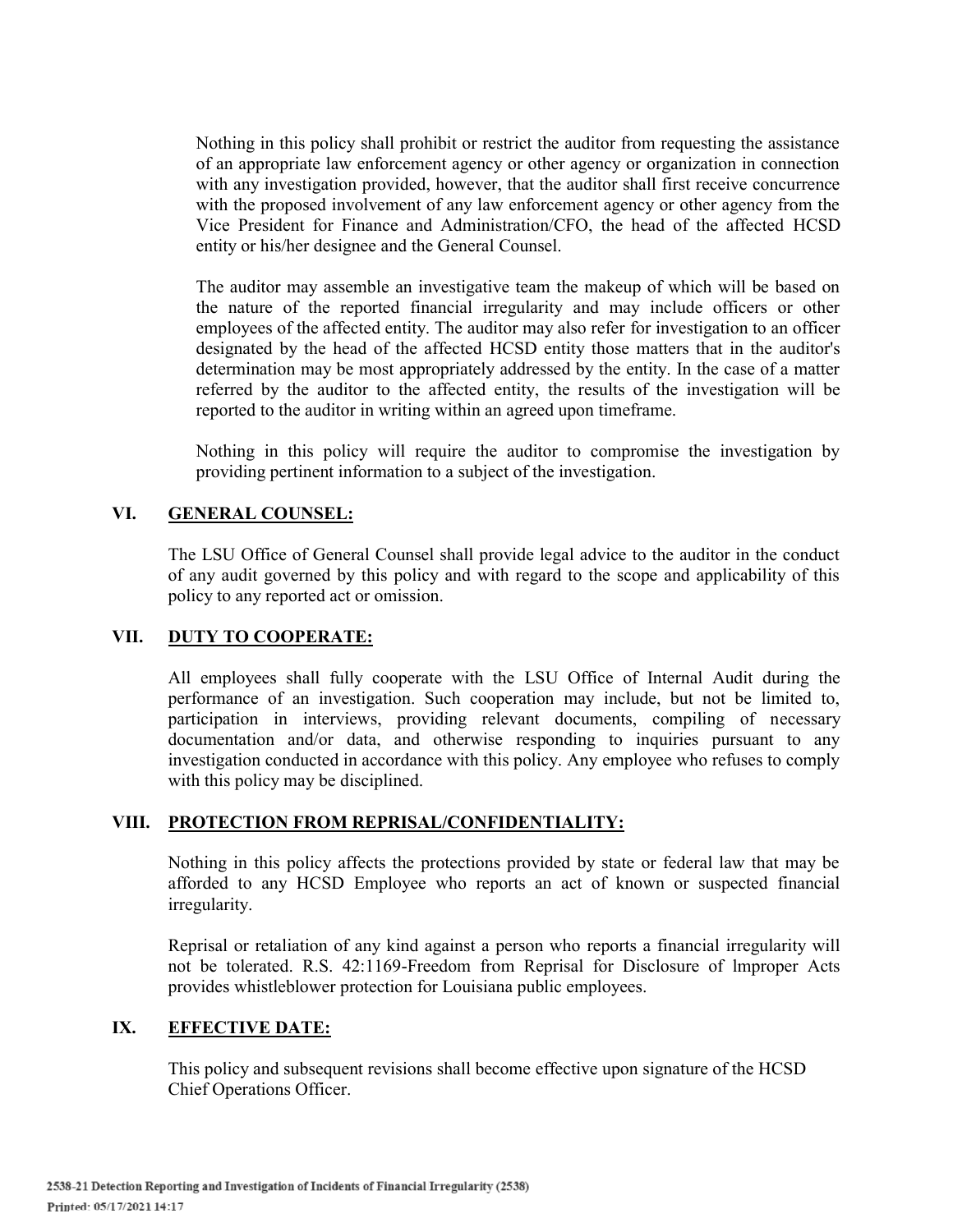2538-21 Detection Reporting and Investigation of Incidents of Financial Irregularity (2538) Printed: 05/17/2021 14:17